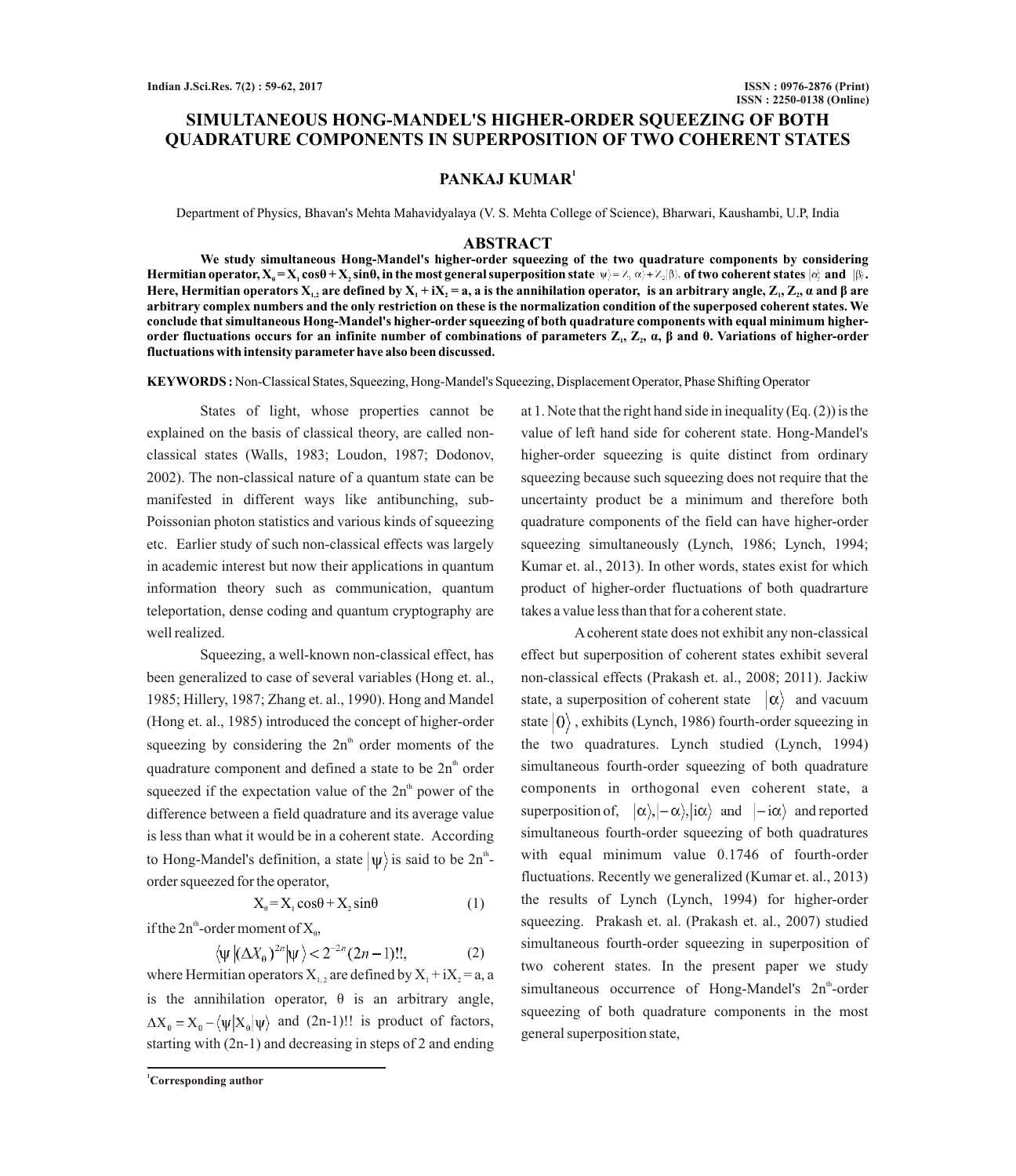$$
|\psi\rangle = Z_1|\alpha\rangle + Z_2|\beta\rangle \tag{3}
$$

of two coherent states and . Here, complex numbers  $Z_1, Z_2, Z_3$ α and β are all-arbitrary and the only restriction on these is normalization condition of the superposed state .

# **HIGHER-ORDER MOMENTS OF X IN SUPEPROS- <sup>Θ</sup> ED COHERENT STATES**  $|\psi\rangle$

A single mode coherent state  $|\alpha\rangle$  defined by a  $|\alpha\rangle = \alpha |\alpha\rangle$  can be written as

$$
|\alpha\rangle = \exp(-\frac{1}{2}|\alpha|^2)\sum_{n=0}^{\infty}\frac{\alpha^n}{\sqrt{n!}}|n\rangle = D(\alpha)|0\rangle \qquad (4)
$$

where  $\vert n \rangle$  the occupation is number and D ( $\alpha$ ) = exp ( $\alpha$  a<sup>+</sup> -  $\alpha$  \* a) is the displacement operator. Using the relation,  $D^{\dagger}(\alpha)$  a  $D(\alpha) = a+\alpha$ , we have

$$
\begin{aligned} \left\langle \psi^{'} \middle| (\Delta X_{\theta, \left| \psi^{'} \right.})^{2^n} \middle| \psi^{'} \right\rangle =& \left\langle \psi \middle| (\Delta X_{\theta, \left| \psi^{'} \right.})^{2^n} \middle| \psi \right\rangle \\ \text{where, } \Delta X_{\theta, \left| \psi \right.} &= X_{\theta} - \left\langle \psi \middle| X_{\theta} \middle| \psi \right\rangle \equiv D(\alpha) \middle| \psi \right\rangle, \end{aligned}
$$

and  $\Delta X_{\theta, |\psi\rangle} = X_{\theta} - \langle \psi | X_{\theta} | \psi' \rangle$  From Eq. (5)

we conclude that the Hong-Mandel's 2n<sup>th</sup>-order squeezing in any state  $|\Psi\rangle$  is not affected by operation of the displacement operator. This observation and relation,

$$
D(\alpha) D(\beta) = \exp [ \frac{1}{2} (\alpha \beta^* - \beta \alpha^*)] D(\alpha + \beta), \qquad (6)
$$

suggests that we can simplify the problem by writing the superposed coherent state  $|\Psi\rangle$  as

$$
|\psi\rangle = D(\beta)|\psi_1\rangle; |\psi_1\rangle = K[|xe^{i\phi}\rangle + re^{i\xi}|0\rangle], \qquad (7)
$$

where, 
$$
re^{i\xi} = \frac{Z_2}{Z_1} exp[\frac{1}{2}(\alpha * \beta - \alpha \beta *)]
$$
 and

 $xe^{i\phi} = (\alpha - \beta)$  Since  $e^{i\theta N}ae^{-i\theta N} = ae^{-i\theta}$ ;  $N = a^{\dagger}a$ , we can further write the state  $|\psi\rangle$  as

$$
|\psi_{1}\rangle = e^{i\phi N} |\psi_{2}\rangle; \ \ |\psi_{2}\rangle = K[|x\rangle + re^{i\xi}|0\rangle] \qquad (8)
$$

Now since

$$
\langle \psi | (\Delta X_{\theta})^{2n} | \psi \rangle = \langle \psi_1 | (\Delta X_{\theta | \psi_1})^{2n} | \psi_1 \rangle, \quad (9)
$$

and also,

$$
\langle \psi_1 | (\Delta X_{\theta, |\psi_1\rangle})^{2n} | \psi_1 \rangle = \langle \psi_2 | (\Delta X_{\delta, |\psi_2\rangle})^{2n} | \psi_2 \rangle
$$
\n(10)

 $\delta = (\theta - \phi)$ , therefore for studying maximum simultaneous Hong-Mandel's 2n<sup>th</sup>-order squeezing in both quadrature components with equal  $2n^{\text{th}}$ -order fluctuations in the superposed state  $|\Psi\rangle$ , we minimize with parameters  $\delta$ , x, r and  $\phi$ . Now we have

$$
\langle \psi_2 | (ae^{-i\delta})^n | \psi_2 \rangle = K^2 x^n [e^{-in\delta} + re^{-\frac{x^2}{2}} e^{-i(o+n\delta)}]
$$
 (11) and

$$
\langle \psi_2 | (a^+ e^{i\delta})^m (ae^{-i\delta})^n | \psi_2 \rangle = K^2 x^{(m+n)} e^{-i(n-m)\delta}
$$
\n(12)

It is easier to study higher-order moment in the state  $|\Psi_2\rangle$  that to study higher-order moment in the state  $|\Psi\rangle$ For examples, we calculate fourth-order moment and sixthorder moment of  $X_{\delta}$  in the state  $|\Psi_2\rangle$  and study the simultaneous occurrence of these squeezing effects in the superposed coherent state  $|\Psi\rangle$ . We finally get fourth-order moment and sixth-order moment of  $X_s$  in the superposed state  $|\Psi_2\rangle$  respectively.

$$
\langle (\Delta X_8)^4 \rangle = \langle : (\Delta X_8)^4 : \rangle + \frac{3}{2} \langle : (\Delta X_8)^2 : \rangle + \frac{3}{16}
$$
 (13)

$$
\langle (\Delta X_{\delta})^6 \rangle = \langle : (\Delta X_{\delta})^6 : \rangle + \frac{15}{4} \langle : (\Delta X_{\delta})^4 : \rangle
$$
  
 
$$
+ \frac{45}{16} \langle : (\Delta X_{\delta})^2 : \rangle + \frac{15}{64} \qquad (14)
$$

Here for any operator X,: X : is its normal form, and

$$
\langle : X_{\delta}^{2} : \rangle = \frac{1}{2} [\text{Re}\left\langle \langle a^{2} \rangle e^{2i\delta} \right\rangle + \langle a^{+}a \rangle] \n\langle : X_{\delta}^{3} : \rangle = \frac{1}{4} [\text{Re}\left\langle \langle a^{3} \rangle e^{3i\delta} \right\rangle + 3 \text{Re}\left\langle \langle a^{+}a^{2} \rangle e^{i\delta} \right\rangle] \right] (15) \n\langle : X_{\delta}^{4} : \rangle = \frac{1}{8} [\text{Re}\left\langle \langle a^{4} \rangle e^{-4i\delta} \right\rangle + 4 \text{Re}\left\langle \langle a^{+}a^{3} \rangle e^{-2i\delta} \right\rangle + 3 \langle a^{+2}a^{2} \rangle],
$$
\n(16)

$$
\langle : X_{\delta}^{5} : \rangle = \frac{1}{16} [\text{Re} \{ \langle a^{5} \rangle e^{-5i\delta} \} + 5 \text{ Re}
$$
  

$$
\{ \langle a^{+} a^{4} \rangle e^{-3i\delta} \} + 10 \text{Re} \{ \langle a^{+2} a^{3} \rangle e^{-i\delta} \} ],
$$
  
(17)

$$
\langle : X_{\delta}^6 : \rangle = \frac{1}{32} [\text{Re}\left\{ \left\langle a^6 \right\rangle e^{-6i\delta} \right\} + 15 \text{Re}\left\{ \left\langle a^{+2} a^4 \right\rangle e^{-2i\delta} \right\} + 6 \text{Re}\left\{ \left\langle a^+ a^5 \right\rangle e^{-4i\delta} \right\} + 10 \left\langle a^{+3} a^3 \right\rangle ]
$$
(18)

$$
\langle (\Delta X_{\delta})^2 : \rangle = \langle X_{\delta}^2 : \rangle - \langle X_{\delta} : \rangle^2 \qquad (19)
$$

60 **Indian J.Sci.Res. 7 (2) : 59-62, 2017**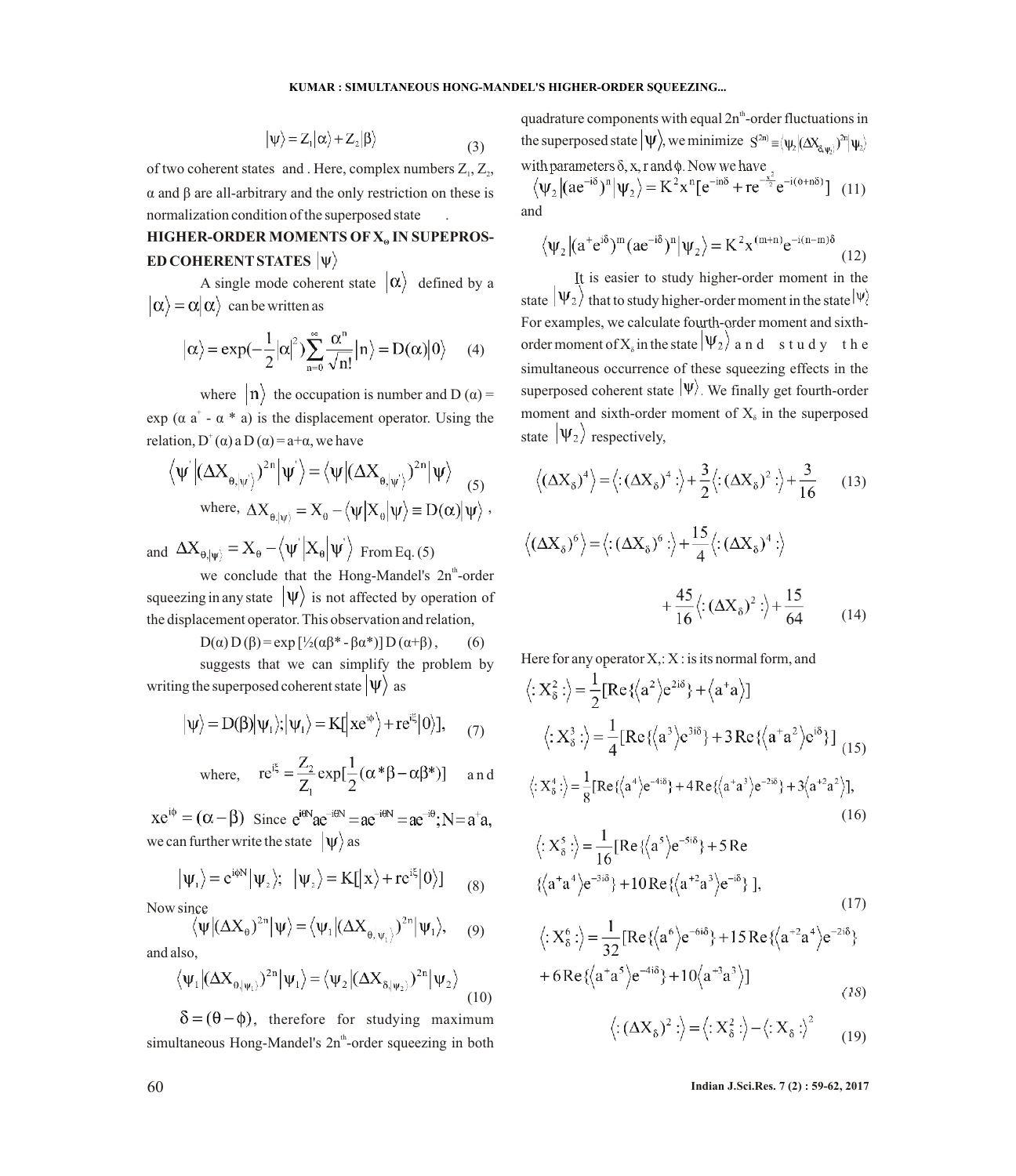#### **KUMAR : SIMULTANEOUS HONG-MANDEL'S HIGHER-ORDER SQUEEZING...**

$$
\langle :(\Delta X_{\delta})^4: \rangle = \langle :X_{\delta}^4: \rangle + 6\langle :X_{\delta}^2: \rangle
$$
  

$$
\langle :X_{\delta}: \rangle^2 - 3\langle :X_{\delta}^4: \rangle - 4\langle :X_{\delta}^3: \rangle\langle :X_{\delta}: \rangle
$$
  
(20)

$$
\langle :(\Delta X_{\delta})^6: \rangle = \langle :X_{\delta}^6: \rangle - 6\langle :X_{\delta}^5: \rangle \langle :X_{\delta}: \rangle
$$
  
+15 $\langle :X_{\delta}^4: \rangle \langle :X_{\delta}: \rangle^2 + 15\langle :X_{\delta}^2: \rangle \langle :X_{\delta}: \rangle^4$   
and 
$$
-20\langle :X_{\delta}^3: \rangle \langle :X_{\delta}: \rangle^3 - 5\langle :X_{\delta}: \rangle^6 \quad (21)
$$

## **RESULTS**

Using computer programming, we get minimum values 0.1840 of  $S^{(4)} \equiv \langle \psi_2 | (\Delta X_{\delta,\psi_2})^4 | \psi_2 \rangle$  and  $S^{(6)} \equiv \langle \psi_2 | (\Delta X_{\delta|\psi_2})^6 | \psi_2 \rangle$ 0.2197 of with  $\delta = \pm \pi / 4$  at x = 1.55,  $\xi = 0$  and r = 0.038. Therefore, we finally conclude in terms of the parameters Z1, Z2,  $\alpha$ , β and θ considered originally, that maximum simultaneous Hong-Mandel's fourth-order squeezing and Hong-Mandel's sixth-order squeezing in both quadrature components in the state  $|\Psi\rangle$  occurs with equal minimum value 0.1840 and 0.2197 respectively for infinite number of combinations with  $\alpha-\beta=1.55 \exp[i(\theta \pm \frac{\pi}{4})]\frac{Z_2}{7}=0.038 \exp[\frac{1}{2}(\alpha\beta-\alpha'\beta)]$ and  $\theta = \pm \frac{\pi}{4} + \arg(\alpha - \beta)$ . Variations of fourth-order squeezing and sixth-order squeezing with parameter x at  $\delta = \pm \frac{\pi}{4}$ ,  $\xi = 0$ and  $r = 0.038$  have been shown in Figure 1 and Figure 2 respectively.



**Figure 1 : Variation of S<sup>(4)</sup>**  $\equiv \langle \psi_2 | (\Delta X_{\delta | \psi_2})^4 | \psi_2 \rangle$ with x at  $\delta = \pm \frac{\pi}{4}$ ,  $\xi = 0$  and  $r = 0.038$ 



## **ACKNOWLEDGEMENTS**

We would like to thank Prof. H. Prakash, Prof. R. Prakash, University of Allahabad, Allahabad, India and Dr. R. Kumar, Udai Pratap Autonomous College, Varanasi, India for stimulating discussions.

## **REFERENCES**

- C. K. Hong, L. Mandel., 1985. Higher-order squeezing of a quantum field, Phys. Rev. Lett. **54**: 323-325.
- D. F. Walls., 1983. Squeezed states of light, Nature **306**: 141-146.
- H. Prakash and P. Kumar., 2007. Simultaneous fourth-order squeezing of both quadrature components in superposition of two coherent states, Abstract book Seventh DAE-BRNS National Laser Symposium, 241-242.
- H. Prakash, P. Kumar., 2008. Amplitude-squared squeezing in superposed coherent states, Eur. Phys. J. D **46**: 359-363.
- H. Prakash, R. Kumar, P. Kumar., 2011. Higher-order HongMandel's squeezing in superposed coherent states, Opt. Commun. **284**: 289-293.
- M. Hillery., 1987. Amplitude-squared squeezing of the electromagnetic field, Phys. Rev. A **36**: 3796- 3802.